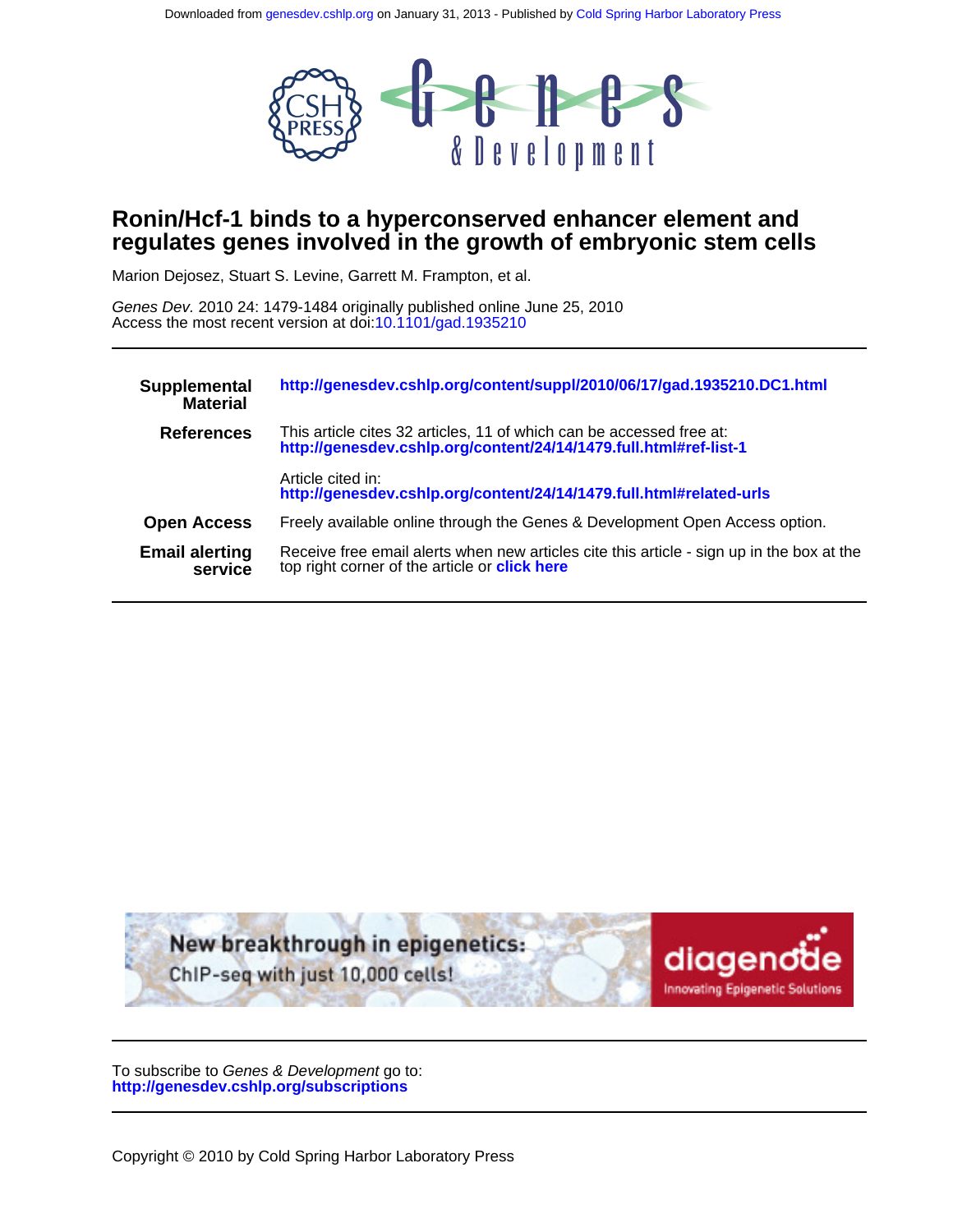# RESEARCH COMMUNICATION

# Ronin/Hcf-1 binds to a hyperconserved enhancer element and regulates genes involved in the growth of embryonic stem cells

Marion Dejosez,<sup>1,2,3</sup> Stuart S. Levine,<sup>4,5</sup> Garrett M. Frampton, <sup>4,5</sup> Warren A. Whyte, <sup>4,5</sup> Sabrina A. Stratton,<sup>6</sup> Michelle C. Barton,<sup>6</sup> Preethi H. Gunaratne,<sup>7</sup> Richard A. Young,<sup>3,9</sup> and Thomas P. Zwaka<sup>1,2,8</sup>

<sup>1</sup>Center for Cell and Gene Therapy, Baylor College of Medicine, Houston, Texas 77030, USA; <sup>2</sup>Department of Molecular and Cellular Biology, Baylor College of Medicine, Houston, Texas 77030, USA; <sup>3</sup>Department of Human Genetics, Baylor College of Medicine, Houston, Texas 77030, USA; <sup>4</sup>Whitehead Institute for Biomedical Research, Massachusetts Institute of Technology, Cambridge, Massachusetts 02142, USA; 5 Department of Biology, Massachusetts Institute of Technology, Cambridge, Massachusetts 02142, USA; <sup>6</sup>Program in Genes and Development, Center for Stem Cell and Development Biology, Department of Biochemistry and Molecular Biology, The University of Texas MD Anderson Cancer Center, Houston, Texas 77030, USA; <sup>7</sup>Department of Biology and Biochemistry, University of Houston, Houston, Texas 77004, USA

Self-renewing embryonic stem (ES) cells have an exceptional need for timely biomass production, yet the transcriptional control mechanisms responsible for meeting this requirement are largely unknown. We report here that Ronin (Thap11), which is essential for the selfrenewal of ES cells, binds with its transcriptional coregulator, Hcf-1, to a highly conserved enhancer element that previously lacked a recognized binding factor. The subset of genes bound by Ronin/Hcf-1 function primarily in transcription initiation, mRNA splicing, and cell metabolism; genes involved in cell signaling and cell development are conspicuously underrepresented in this target gene repertoire. Although Ronin/Hcf-1 represses the expression of some target genes, its activity at promoter sites more often leads to the up-regulation of genes essential to protein biosynthesis and energy production. We propose that Ronin/Hcf-1 controls a genetic program that contributes to the unimpeded growth of ES cells.

Supplemental material is available at http://www.genesdev.org.

Received April 7, 2010; revised version accepted May 27, 2010.

8 E-MAIL tpzwaka@bcm.edu; FAX (713) 798-1230.

9 E-MAIL young@wi.mit.edu; FAX (617) 258-9872.

In contrast to all other mammalian cells, embryonic stem (ES) cells are characterized by a truncated cell cycle, relative autonomy from extracellular signal-regulated kinase (Erk) signaling, and an unusually rapid growth rate, analogous to that of cancer cells and primitive unicellular organisms, including bacteria (Orford and Scadden 2008; Ying et al. 2008; Wang et al. 2009). Thus, the task of replicating the cellular biomass, including nucleotides and amino acids, to support the prolific growth of ES cells imposes stringent metabolic demands. Emerging evidence indicates that such requirements are met not by a self-correcting, homeostatic system of housekeeping enzymes, but by a precisely regulated genetic network (Vander Heiden et al. 2009). Although much has been learned about the factors governing the pluripotency of ES cells (Boyer et al. 2005; Bernstein et al. 2006; Loh et al. 2006; Chen et al. 2008; Cole et al. 2008; Kim et al. 2008), relatively little is known about the transcriptional control of ES cell growth. A better understanding of the links between ES cell growth and pluripotency may be key to realizing the full potential of these cells in genetic engineering and regenerative medicine.

We recently discovered a novel zinc finger transcriptional regulator, Ronin (also Thap11), that is essential for the self-renewal of ES cells (Dejosez et al. 2008). Conditional knockout of the Ronin gene induces ES cell death, while its forced expression enables the cells to proliferate transiently without differentiation under conditions that normally do not promote self-renewal. While studying Ronin-overexpressing mouse ES cells, we noticed that they possess a strikingly enlarged nucleolus (Fig. 1A; Supplemental Fig. S1A), the prime site of ribosome synthesis and assembly, suggesting that Ronin overexpression may alter the production of a key growth-related body in ES cells. This observation, coupled with our previous finding that Ronin can interact with the cell growth factor Hcf-1 (Julien and Herr 2003; Wysocka and Herr 2003; Dejosez et al. 2008), which lacks its own DNA-binding domain, led us to predict that Ronin/Hcf-1 may play a pivotal role in meeting the biosynthetic needs of mouse ES cells. Our results support this hypothesis, and provide a new paradigm for understanding the regulation of ES cell growth and its relationship to pluripotency.

## Results and Discussion

# Ronin binds to a hyperconserved enhancer element in mouse ES cells that is shared with Hcf-1

We first sought to identify the DNA-binding sites of Ronin using chromatin immunoprecipitation (ChIP) and DNA sequencing (ChIP-seq). Our mapping results revealed 866 Ronin-bound regions (Supplemental Table S1), most of which were located at or immediately upstream of transcription start sites (TSSs) (Fig. 1B,C), suggesting that Ronin participates in transcription initiation. Alignment analysis identified a Ronin-binding motif (CTGGGARWTGTAGTY, designated here as RBM) in 844 of the target gene promoters (Fig. 1D). This functional element was highly enriched compared with random sequences  $(P \ll 10^{-100})$ , but correlated poorly with the Ronin-binding sequence  $('3×'')$  we determined previously by the SELEX method (E = 6.395  $\times$  10<sup>-1</sup>,

<sup>[</sup>Keywords: Stem cells; pluripotency; transcriptional control; cell growth] Corresponding authors.

Article published online ahead of print. Article and publication date are online at http://www.genesdev.org/cgi/doi/10.1101/gad.1935210. Freely available online through the Genes & Development Open Access option.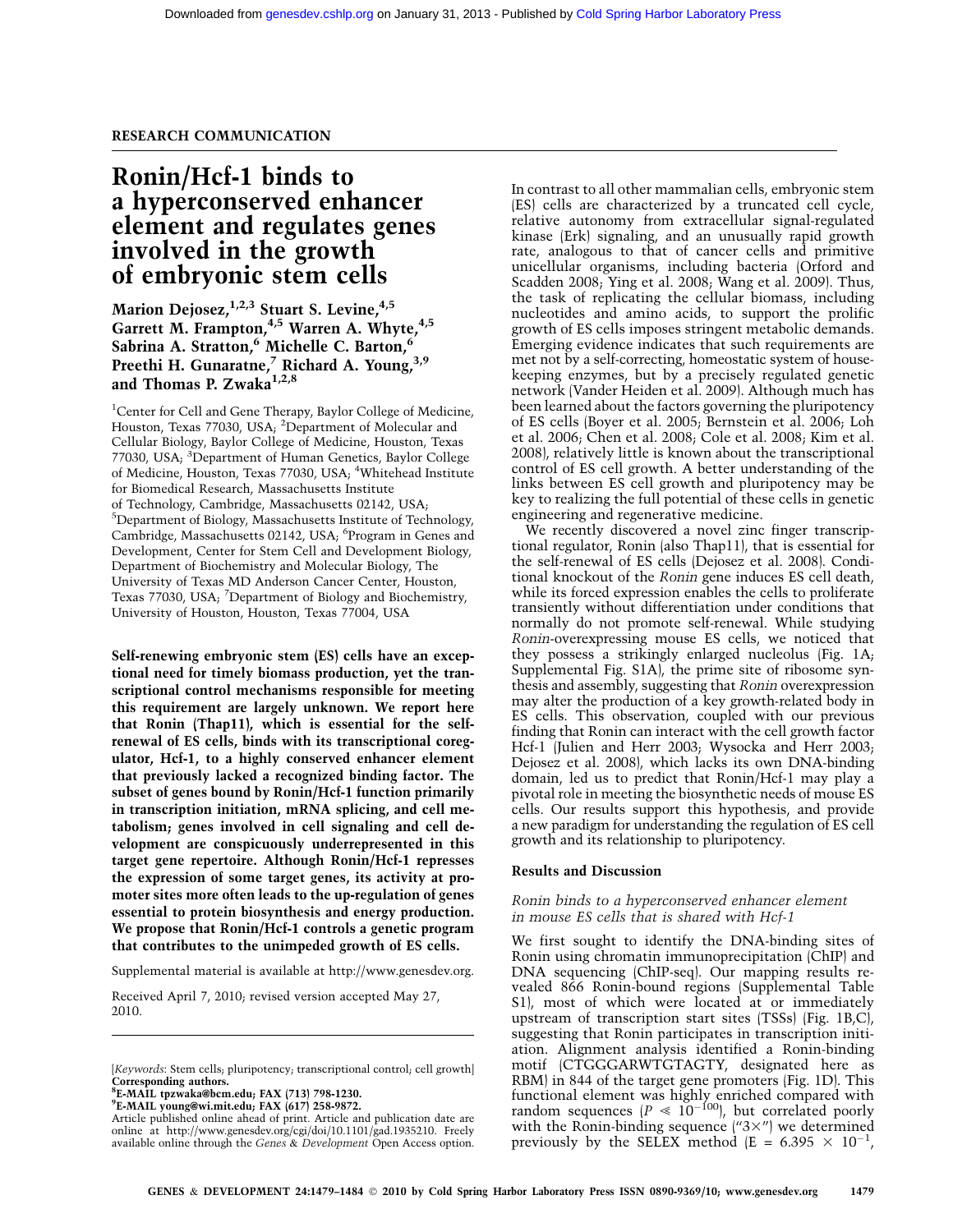Dejosez et al.



Figure 1. Ronin binds to a hyperconserved enhancer element in mouse ES cells. (A) Ronin-overexpressing clones are characterized by a rounder cell shape and a more prominent nucleolus than found in control clones (electronmicroscopy; bar, 2  $\mu$ m). (B) Binding of Ronin at the promoter regions of four representative genes. ChIP-seq results, shown on the Y-axis, are reads per million reads. (C) Histogram showing the distance of the midpoint of each Ronin-binding event from the nearest TSS (arrow). (D) Identification of the consensus RBM depicted as a bit matrix. (Top) The recently discovered M4 sequence in human promoters (Xie et al. 2005) is included for comparison. (E) EMSA analysis of the newly identified RBM using recombinant  $\text{Ronin}^{1-90}$  (Thap domain). The specific shift of the RBM is abolished in the presence of a specific competitor (C1).

derived with a column comparison metric [Pearson correlation] and the Smith-Waterman alignment method) (Dejosez et al. 2008), suggesting that the RBM is more likely to represent the physiologically relevant binding element. Gel shift experiments with either recombinant Ronin protein (Fig. 1E) or nuclear ES cell extracts under low-stringency and high-stringency (physiological) conditions (Supplemental Fig. S1B,C), together with ChIP using a Ronin-specific antibody (in wild-type ES cells) or an anti-Flag-tag antibody (in Ronin-Flag-expressing ES cells), followed by PCR analysis of selected target gene regions (Supplemental Fig. S2), confirmed the identity of each site found to be specifically targeted by Ronin. Finally, a recent report (Sabogal et al. 2010) dealing with the protein structure of the THAP domain predicts a DNA-binding sequence for Ronin that essentially matches our empirically derived sequence.

Intriguingly, the Ronin target sequence closely resembles a promoter sequence (ACTAYRNNNCCCR, the socalled M4 motif) (Fig. 1D) whose conservation rate in humans (61%) is the fourth highest among the top 50 conserved motifs described by Xie et al. (2005). This sequence is notable for another reason: In contrast to most highly conserved regulatory elements in the human genome, its recognition by known binding factors was not reported until recently, when the transcription factors Srebp1 and Ets/Runx were linked to the M4 motif (Hollenhorst et al. 2007; Seo et al. 2009). To assess the noteworthiness of other transcription factors reported to bind to this conserved motif, we performed an FIMO

analysis to identify this promoter element in the ES cell genome. With a  $0.7\times$  threshold, typical of motif analysis, we identified 4328 candidate motifs  $(0.6\times$  threshold, 9412 motifs;  $0.38\times$  threshold, 66,192). When we aligned the 4328 elements with TSSs, 1094 were found to be associated with high confidence. Since 688 of these TSSs were linked to Ronin at high confidence, the P-random association of Ronin with the RBM was  $\leq 10^{-100}$ , supporting a strong relationship between Ronin and this motif.

We then compared our data set with the Srebp1 data (Seo et al. 2009) and with the Nanog data set, derived from Boyer et al. (2005). We found that, in comparison with the 688 high-confidence TSSs for Ronin, only 153 were Srebp1 sites and only 60 were Nanog sites. Thus, from these data, Srebp1 appears to be associated with the RBM motif, but only weakly. Similarly, for Nanog, there was evidence of enrichment, although an analysis of cooccupancy with Ronin revealed that only 5% of all Nanog sites harboring the motif were Ronin-bound, no different from the result one would expect by chance. For Ets/Runx, we were able to obtain only human genome binding data, and thus could not perform a direct comparison with the data for mouse Ronin. Even so, a comparison of coordinates from hc18 (University of California at Santa Cruz Genome Browser) with the human motif data (Hollenhorst et al. 2007) showed some enrichment, but again the fraction of sites containing the full motif is much lower than for Ronin in mouse ES cells. The evidence therefore indicates only a weak affinity of Srebp1 and Ets/Runx for the RBM. Thus, neither of these transcription factors appears to compete significantly with Ronin for DNA-binding sites in mouse ES cells.

Because Ronin lacks a transactivation domain and can interact directly with a well-defined transcriptional coregulator of cell growth, the Hcf-1 protein (Dejosez et al. 2008), we considered that both factors might be needed at the RBM to initiate gene transcription. We therefore performed ChIP-seq with an Hcf-1 antibody (Wilson et al. 1993), identifying 743 genomic loci occupied by Hcf-1 at a high confidence level (see Supplemental Table S2). These regions overlapped with 56% of the target promoters that were also bound by Ronin (Fig. 2A; Supplemental Table S3). Even when the Hcf-1 signal did not attain significance by our conservative criteria, we were still able to detect a distinct binding peak, indicating that Hcf-1 generally co-occupies Ronin-bound target sites. To assess the functional significance of the interaction between Ronin and Hcf-1 at a common regulatory motif, we took advantage of our previous finding that Ronin contains a DHSY copy (Dejosez et al. 2008) of the previously defined HCF-1-binding motif, D/EHxY (Freiman and Herr 1997; Lu et al. 1998), and mutated a conserved residue essential for binding:  $246Y \rightarrow 246A$ , resulting in RoninDHSA (Supplemental Fig. S3A,B). By yeast two-hybrid assay, this change completely abolished the ability of Ronin to interact with Hcf-1 (Supplemental Fig. S3B). To interrogate how the inability of Ronin to recruit Hcf-1 might affect its transcriptional activity in ES cells, we generated stably transfected ES cell lines overexpressing either wild-type Ronin  $EFA \sim R$ onin) or the mutant form, which is not capable of binding Hcf-1  $(EF1\alpha\text{-}Ronin<sup>DHSA'</sup>)$  (see Supplemental Fig. S3C). In such cells, the association of Hcf-1 with the selected target sites shown in Figure 5C (below) was reduced, indicating that Ronin is indeed primarily responsible for binding to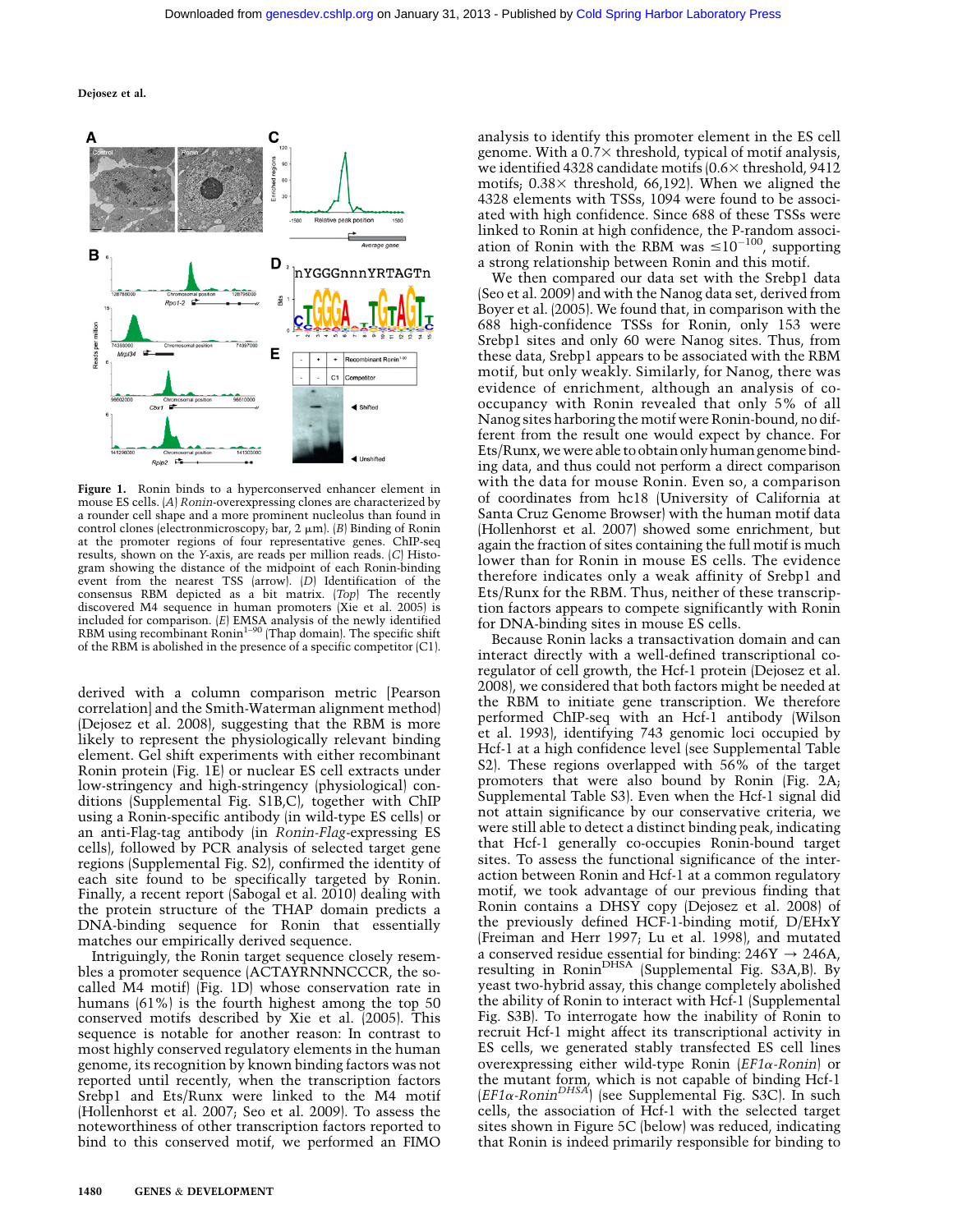

Figure 2. Ronin and Hcf-1 bind together to specific genes. (A) ChIPseq results obtained in mouse ES cells after immunoprecipitation with Ronin or Hcf-1 antibodies. A representative region containing three Ronin-bound genes shows substantial overlap between Roninand Hcf-1-binding peaks in the promoter regions of all three genes. (B) Quantification of the experiment shown in the bottom panel of C. Values are means  $\pm$  SD of triplicate experiments. (C, top panel) Morphology of control, Ronin-overexpressing, and Ronin<sup>DHSA</sup>-overexpressing mouse ES cells after 3 d of culture in the presence of Lif  $(10\times$  magnification). (Bottom panel) Cells were stained for alkaline phosphatase activity after 4 d of culture in the absence of Lif  $(20\times$ magnification).

those promoters. Because expression of Ronin effectively supports the self-renewal of ES cells in leukemia inhibitory factor (Lif)-free medium (Dejosez et al. 2008), we tested the effect of Hcf-1 on this property by plating control,  $EFA-Ronin$ , and  $EFA-Ronin<sup>DRSA</sup>$  ES cells at clonal densities in medium without Lif. As reported previously (Dejosez et al. 2008), Ronin overexpression robustly made Lif nonessential for ES cells, while  $EFA Ronin<sup>DHSA</sup>$  ES cells still differentiated (Fig. 2B,C), suggesting that Ronin must interact with Hcf-1 to produce its anti-differentiation effect. Rescue experiments using Ronin knockout ES cells revealed that transient overexpression of wild-type Ronin has a positive effect on selfrenewal, while expression of the Ronin mutant incapable of binding to Hcf-1 did not show this effect (Supplemental<br>Fig. S4A). Finally, careful analysis of *Ronin<sup>loxP/loxP</sup> M*EFs for changes in morphology, proliferative capacity, and cell cycle phase distribution did not reveal any obvious phenotype after Cre-mediated excision of Ronin that could be linked to loss of Ronin expression (Supplemental Fig. S4B,C), suggesting that Ronin function is restricted to certain cell types.

Approximately 40% of the 866 promoters bound by Ronin were also occupied by one or more of the transcription factors Oct4, Sox2, and Nanog, which have central roles in pluripotency control (Boyer et al. 2005; Bernstein et al. 2006; Loh et al. 2006; Chen et al. 2008; Cole et al. 2008; Kim et al. 2008; Marson et al. 2008). We find it interesting that Ronin consistently occupied sites within promoter regions that were only 50–100 base pairs (bp) upstream of TSSs, in contrast to the more distant sites occupied by Oct4 (Fig. 3A) and other core transcription factors (data not shown). To assess the genome-wide binding preferences of Ronin versus those of other regu-

#### Ronin/Hcf-1 binds a hyperconserved enhancer element

latory factors in ES cells, we calculated target similarity scores for genomic regions identified as highly enriched in ChIP-seq experiments (Chen et al. 2008; Ku et al. 2008; Marson et al. 2008; Seila et al. 2008), and subjected the matrix of scores to hierarchical clustering analysis. Ronin and Hcf-1 clustered together rather than with canonical pluripotency factors (Fig. 3B).

## Genes targeted by Ronin/Hcf-1 in mouse ES cells function in protein biosynthesis and energy production

The prominent nucleolus of Ronin-overexpressing cells (Fig. 1A; Supplemental Fig. S1A) and the co-occupancy of a hyperconserved DNA-binding motif by Ronin and Hcf-1 led us to consider that these factors may be involved in the regulation of biomass production supporting ES cell growth. To test this hypothesis, we focused on the subset of genes whose promoters were bound solely by Ronin/ Hcf-1. Using the PANTHER tool, we determined the functional categories of all genes that met this stringent requirement. Transcription initiation, mRNA splicing, and metabolism were among the most overrepresented categories, while cell signaling and cell development were underrepresented (Fig. 4A,B; also Supplemental Tables S4,S5). Close inspection of the individual genes within these categories yielded a more informative functional portrait (Fig. 4C). Ronin/Hcf-1 recognized as many as 30% of genes encoding ribosomal proteins and two key subunits of RNA polymerase I, Rpo1-2 and Rpo1-4 (protein biosynthesis); Ctd, Cnot4/8, and Med4 (transcription initiation); Rab1b, Nup133, and Timm22 (protein trafficking); and Frap1 (mTor), Eif4a1, Eif4ebp1, Eef2, Tsc2, Rps6kb2, and Rps6 (mTor signaling pathway). These results are important because alterations in ribosomal biosynthesis, transcription initiation, protein transport, and overall control of growth and metabolism can have profound effects on the metabolome (Warner 1999; Moss and Stefanovsky 2002; Tsai and McKay 2002). Moreover, identification of key constituents of the mTor signaling pathway in this analysis, including the mTor protein



Figure 3. Comparison of binding characteristics of Ronin and canonical pluripotency factors. (A) ChIP-seq results obtained by precipitation with antibodies against Ronin or Oct4. (B) Hierarchical clustering analysis of 22 prominent transcriptional regulators in mouse ES cells, based on target similarity scores calculated with a Pearson correlation similarity metric.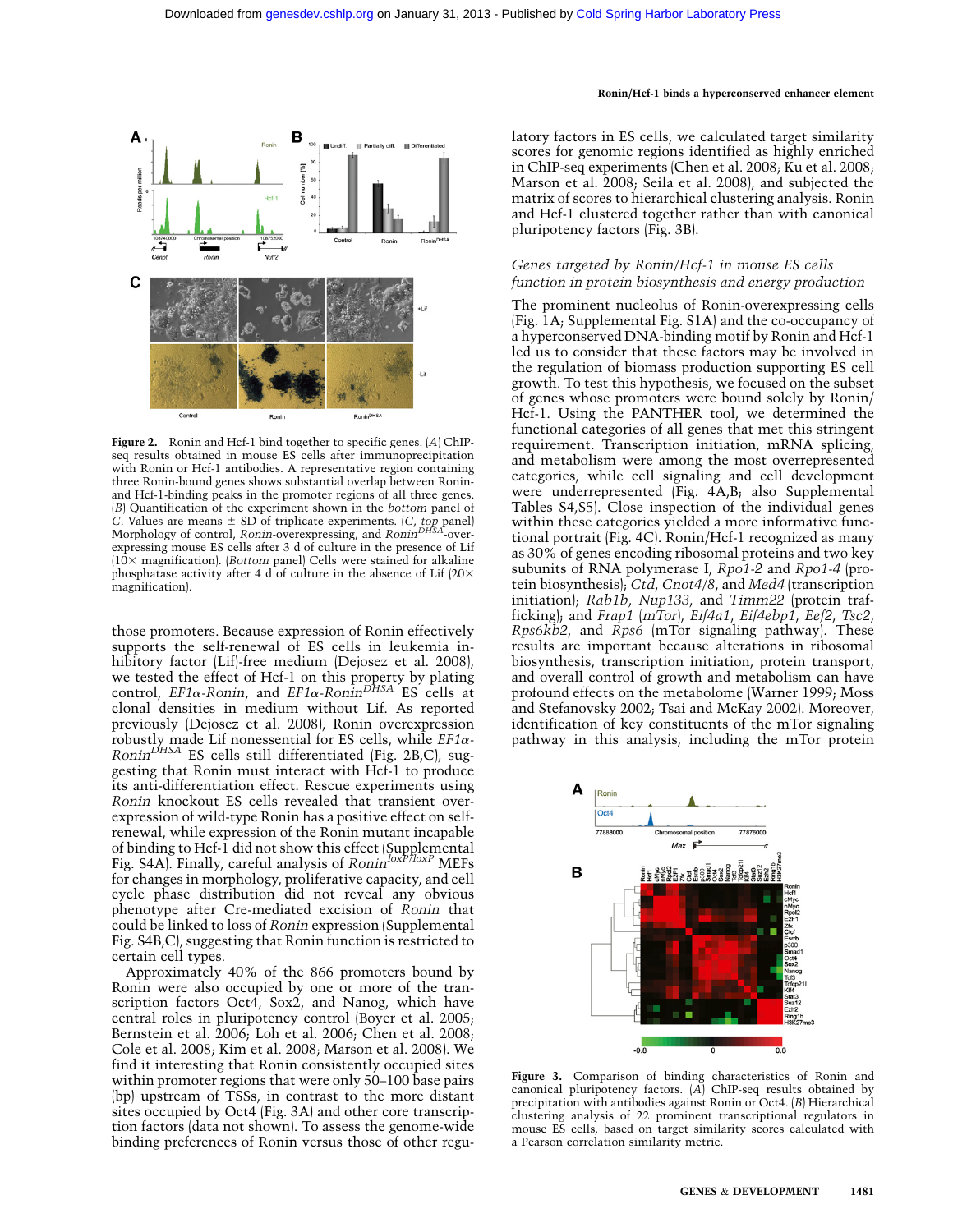#### Dejosez et al.



Figure 4. Cellular functions of genes targeted by Ronin/Hcf-1 in mouse ES cells. (A) PANTHER analysis of target genes. Categories with enrichment values >1 are significantly overrepresented (red), while those with lower values are significantly underrepresented (blue). (B) PANTHER analysis of Ronin versus Oct4/Sox2/Nanog targets, as in A. (C) Summary of Ronin/Hcf-1 target genes by major functional categories.

itself, provides a mechanism by which Ronin/Hcf-1 could exert a profound effect on cell growth and metabolism through regulation of a relatively limited number of target genes. Ronin/Hcf-1 also bound specifically to genes encoding mitochondrial ribosomal proteins (Mrpl19, Mrpl32, Mrpl50, and Mrpl54), mitochondrial translation factors (Tufm), and rate-limiting members of the oxidative phosphorylation cascade (Atp5e, NADH dehydrogenase, and Atp5e, suggesting involvement in the control of energy production in ES cells. Finally, some of the target genes (e.g., Mtr) encode threonine catabolic enzymes, whose increased expression in ES cells facilitates a high-flux metabolic state characterized by enhanced threonine catabolism (Wang et al. 2009). Thus, Ronin/Hcf-1 appears to transcriptionally regulate a subset of genes with specific functions in protein biosynthesis and energy production, but not cell development (Fig. 4).

## Ronin can either activate or repress its transcriptional targets in mouse ES cells

To explore the different dimensions of target gene regulation by Ronin/Hcf-1, we conducted gene set enrichment analysis (GSEA) of RNA from Ronin targeted genes in wild-type ES cells compared with those in differentiated, Ronin-overexpressing or Ronin knockout cells (Fig. 5A). The results show that genes occupied by these factors are generally highly transcribed, and that the transcripts are significantly overrepresented in ES cells. Thus, Ronin/Hcf-1 up-regulates the expression of many (although not all) of its target genes, consistent with the ability of Hcf-1 to either positively or negatively affect transcription, depending on the cellular context (Wysocka and Herr 2003). To test the reverse prediction,<br>we transfected *Ronin<sup>loxP/–</sup>* ES cells with the gene encoding Cre recombinase, sorted Cre-positive cells at 18 h post-transfection, extracted the RNA, and performed microarray analysis of gene expression. Interestingly, the entire subset of 133 genes found to be up-regulated in Ronin knockout cells (Fig. 5B, right) were downregulated in our Ronin-overexpressing clones, whereas, in the converse situation, only 43 of 99 genes found to be down-regulated after knockout (Fig. 5B, left) were downregulated in the Ronin-overexpressing clones. Additional evidence for direct transcriptional control of Ronin targets was obtained in experiments in which we cloned a set of the Ronin targeted promoters and performed luciferase reporter assays. As shown in Figure 5C, Ronin gain of function had a positive effect on gene expression, while loss of the RBM diminished or abolished the results of Ronin overexpression. To track the expression of



Figure 5. Ronin/Hcf-1 can either activate or repress its transcriptional targets in mouse ES cells. (A) GSEA analyses of Ronin/Hcf-1 target genes, showing enrichment of bound genes in undifferentiated versus differentiated mouse ES cells (top panel), in Ronin-overexpressing versus control ES cells (middle panel), and in control compared with Ronin knockout ES cells (bottom panel). (B) Overlap between the numbers of Ronin-bound genes that are up-regulated or down-regulated in Ronin-overexpressing ES cells in relation to their status in Ronin knockout ES cells. (C) Luciferase reporter assays with pGL3-based promoter constructs, showing effects on the expression of selected target genes. (\*)  $P < 0.05$ ; (\*\*)  $P < 0.01$ . ( $\triangle$ RBM) Mutant reporter construct with deleted RBM. (D) Relative expression levels of Ronin target genes during the differentiation of mouse ES cells. (Red) Up-regulated genes; (blue) down-regulated genes. (E) Prevalence of H3K4me3-, Suz12-, H3K79me2-, or H3K36me3enriched regions at Ronin-binding sites.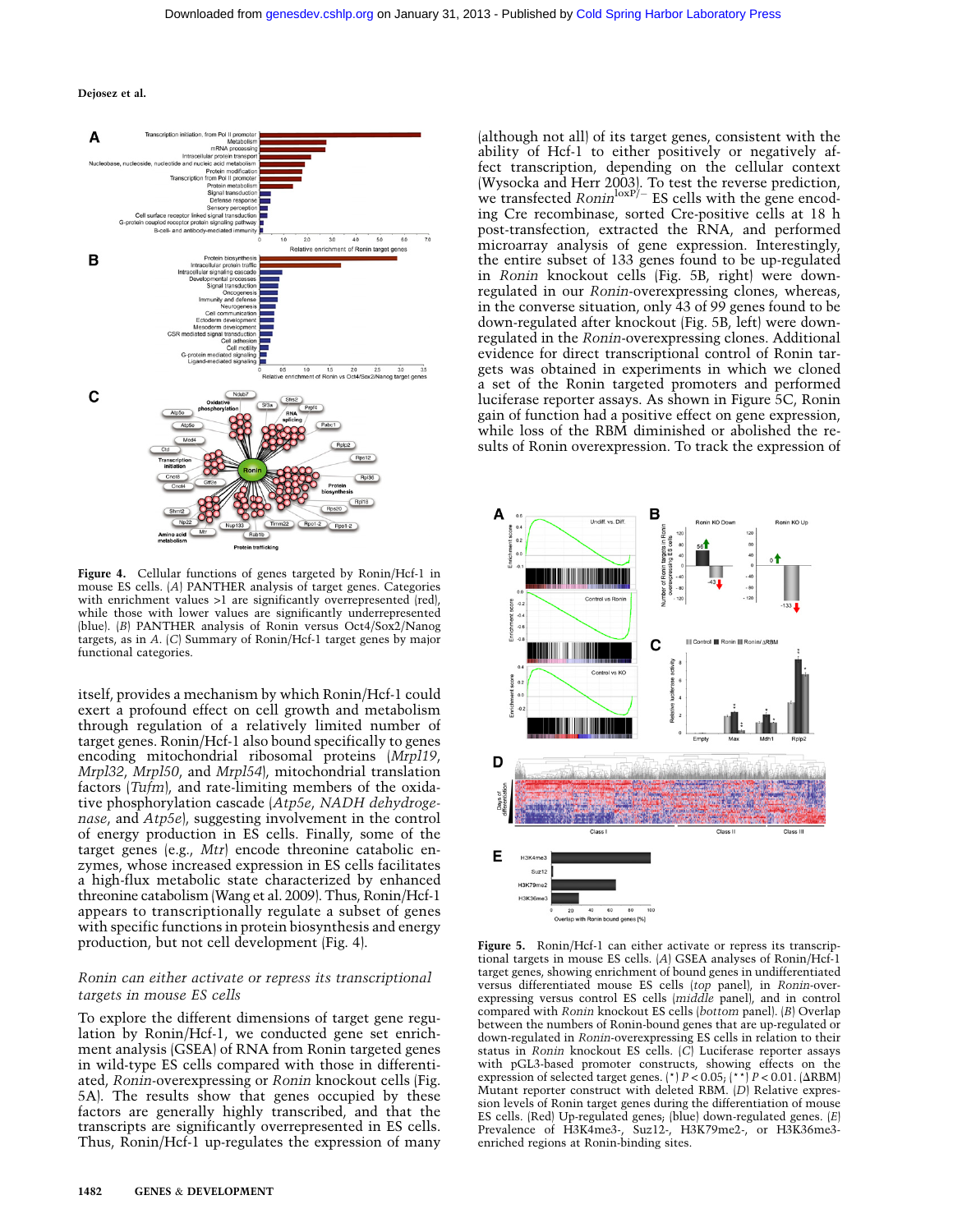## Ronin/Hcf-1 binds a hyperconserved enhancer element

Ronin/Hcf-1-controlled genes more closely, we analyzed the results of DNA microarrays over 14 d of ES cell differentiation (Fig. 5D). As expected, the largest class of Ronin target genes (Class I) showed rapid downregulation after induction of differentiation, while the two remaining classes either were up-regulated (Class III) or demonstrated complex regulation (Class II).

Considering that Ronin's transcriptional activity depends on its interaction with Hcf-1, we performed Western blot analysis to detect Hcf-1 in wild-type control and Ronin-overexpressing ES cells. Hcf-1 protein was clearly up-regulated in the Ronin-overexpressing cells. The Ronin Hcf-1-binding mutant, on the other hand, appeared to disrupt the Ronin–Hcf-1 complex, leading to Hcf-1 overflow that was consequently counteracted by downregulation of Hcf-1 expression in the Ronin mutant cell line (Supplemental Fig. S3E). Although the Hcf-1 gene was not directly targeted by Ronin, its only known regulator, Hpip, was (Supplemental Table S1), supporting the notion that Ronin and Hcf-1 form a single functional unit under the control of an autoregulatory loop.

Results of the present analysis confirm the dependence of Ronin on interaction with Hcf-1, and broaden our understanding of how this transcriptional modulation influences Ronin action. Most critical, perhaps, is the demonstration that Ronin must bind to Hcf-1 in order to be functionally active. Although Ronin retained some activity in the absence of Hcf-1, its interaction with this coregulator clearly amplified its induced effects. Finally, we would stress that recruitment of an Hcf-1-containing complex enables Ronin to either up-regulate or repress target genes, thus increasing the versatility of its regulatory action. However, Hcf-1 has many more binding targets than Ronin does, suggesting that it mediates other activities in ES cells, possibly through interaction with site-specific DNA-binding factors such as E2F and Luman (Lu et al. 1997, 1998; Tyagi et al. 2007). Further analysis of the Ronin-occupied promoter regions (Fig. 5E) showed that Ronin is closely associated with promoters containing histone H3K4me3-modified nucleosomes, a mark of genes that undergo transcription initiation (100% overlap), and with H3K36me3 (28%) and H3K79me2 (80%), both marks of genes that are fully transcribed. In contrast, there was essentially no overlap with Suz12 (0.02%), a component of Polycomb-Repressive Complex 2, which catalyzes the H3K27me3 mark associated with transcriptionally repressed bivalent domains (Bernstein et al. 2006), indicative of a very strong negative correlation (binomial  $P < 10^{-9}$ ). These results agree with the welldocumented ability of Hcf-1 to recruit Ash2/Set1 to target gene promoters (Wysocka and Herr 2003).

# Concluding remarks

Our results indicate that Ronin/Hcf-1 contributes to ES cell pluripotency by binding to a hyperconserved enhancer element and regulating the transcription of genes involved in key metabolic processes that sustain the growth of self-renewing ES cells until they exit the undifferentiated state. The highly conserved nature of this DNA sequence and its tissue specificity (Xie et al. 2005) suggest that genes controlled through Ronin binding are apt to perform essential functions in ES cells. Moreover, as the only transcriptional regulator known to bind to this conserved motif in ES cells, Ronin separates itself from the canonical pluripotency factors. We acknowledge that Oct4, Sox2, Nanog, and Tcf3 co-occupy the promoters of certain genes with Ronin, but the sites they recognize are entirely different from the RBM (Fig. 3A). Although these canonical factors can interact among themselves to regulate target gene expression (Kim et al. 2008), there is no evidence to suggest that they cooperate with Ronin in transcriptional regulation. This dissociation is underscored by (1) the apparent lack of Ronin binding to Suz12-enriched genomic regions (Fig. 5E), which are often targeted by Oct4 and other canonical factors (Boyer et al. 2006); (2) the difference in global genomic binding pattern between Ronin and Oct4, Sox2, Nanog, and Tcf3 (Fig. 3A); (3) the absence of canonical factors at approximately half of the gene promoters bound by Ronin; and (4) the marginal overlap between Ronin targets identified in this study and those down-regulated upon Oct4 knockdown in a previous report (Ivanova et al. 2006). The observation that Ronin/Hcf-1 binding to target sites more commonly leads to gene activation than repression revises our earlier suggestion (Dejosez et al. 2008) that Ronin is primarily a global repressor, based on the assumption that acute upregulation of Ronin under otherwise steady-state conditions exerts a dominant-negative effect on Ronin function, similar to observations for other proteins that harbor the Thap domain (Cayrol et al. 2007). We interpret the reported increase in H3K9 methylation (Dejosez et al. 2008) as a secondary or indirect effect of Ronin. Gene activation by Ronin/Hcf-1 is most likely mediated through an epigenetic mechanism involving Hcf-1/Ash2/Set1.

Recently, the life cycle of ES cells was compared with that of yeast cells and other unicellular metazoans, in the sense that it follows a relatively primitive set of behavioral rules that differ from those of more mature cells (Silva and Smith 2008; Ying et al. 2008; Wang et al. 2009). We suggest that the growth and metabolic capacity of ES cells may represent a previously unrecognized level of pluripotency control. Indeed, the genes bound by Ronin could well account for most of the protein and metabolic budget expended by ES cells engaged in self-renewal, a process that may consume as much as 50% of the total energy produced by a cell (Moss and Stefanovsky 2002). Thus, any shortfall in energy could cause ES cells to lose their full self-renewal capacity, leading to apoptotic death or perhaps a rapid transition to differentiation. Hence, it will be important to determine if the transcriptional activity of Ronin/Hcf-1 is intrinsically self-maintaining, or is modulated by signaling from upstream molecules.

# Materials and methods

## Cell culture, differentiation, and alkaline phosphatase staining

Mouse ES cells (line R1 and derivatives), were cultured in DMEM + GlutaMax I (Invitrogen) supplemented with 1000 U/mL Lif (Millipore).

## Establishment of cell lines with stable integration of control, Ronin, or Ronin<sup>DHSA</sup> vectors

R1 mouse ES cell lines overexpressing control (EF1a-Neo), Ronin (EF1a-Ronin-Flag-Ires-Neo), or Ronin<sup>DHSA</sup> (EF1a-Ronin<sup>DHSA</sup>-Flag-Ires-Neo) constructs were established as described previously (Dejosez et al. 2008).

# Electrophoretic mobility shift assays (EMSAs)

EMSAs were performed essentially as described (Dejosez et al. 2008) using the Lightshift Chemiluminescent EMSA kit (Pierce).